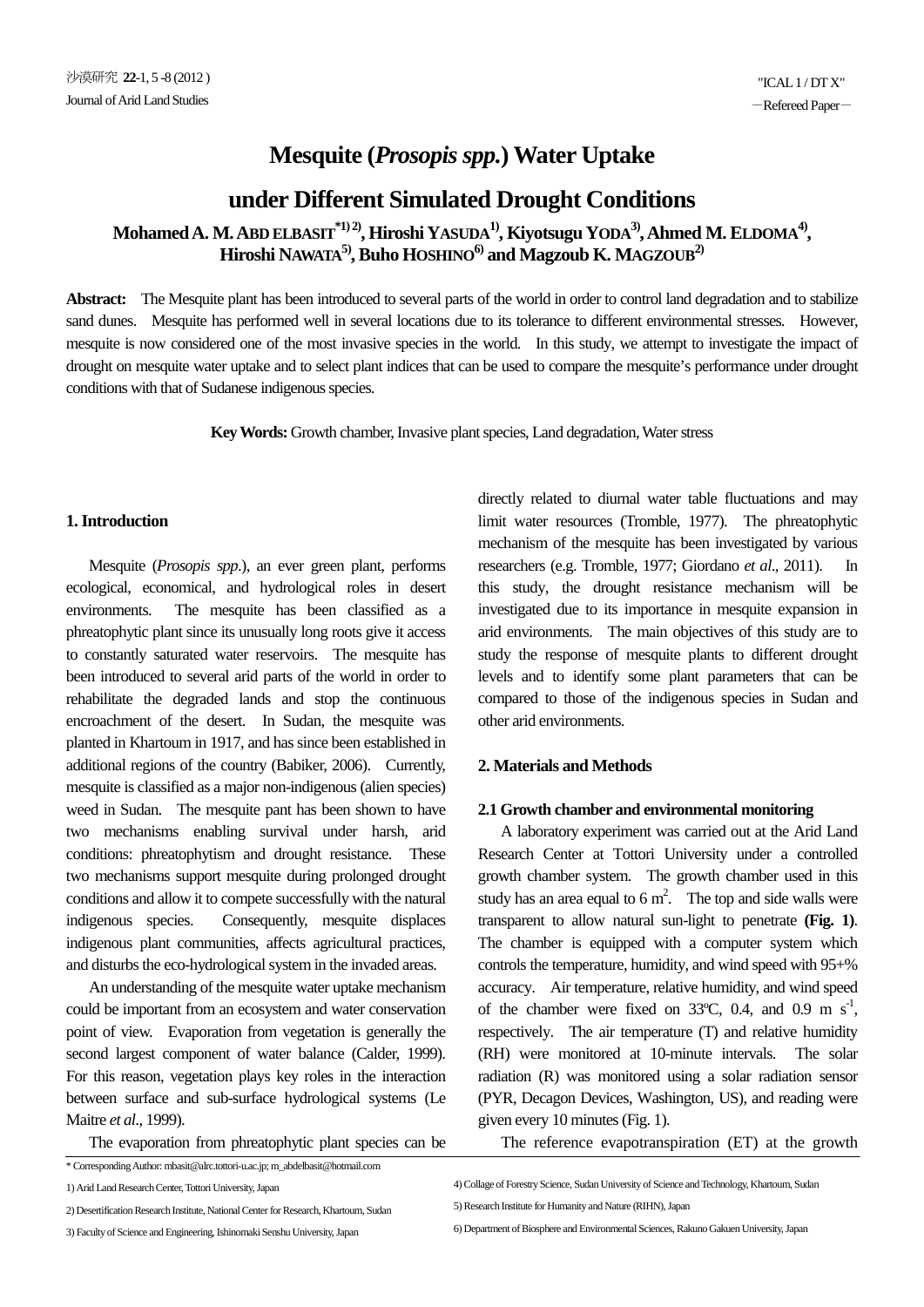

**Fig. 1. Growth chamber.**

chamber was evaluated using a 21 cm diameter steel pan filled with water and placed on a digital scale connected to a note book computer. The pan evaporation  $(E_p)$  was adjusted to evaluate the  $ET_0$  using the following procedures:

1. The evaporation from the steel pan was converted to a Class A evaporation pan.

$$
E_p = k_{sp} \times E_{sp} \tag{1}
$$

where  $E_p$  is Class A water evaporation,  $E_{sp}$  is the small pan evaporation, and  $k_{sp}$  is the small pan coefficient.

2. The Class A evaporation has been converted to  $ET_0$ using relationship reported by Snyder (1992).

$$
ET_o = k_p \times E_p \tag{2}
$$

where  $ET_0$  is reference evapotraspiration (mm day<sup>-1</sup>),  $k_p$  is the Class A evaporation pan coefficient. According to Doorenbos and Pruitt (1977), the pan coefficient is a function of upwind fetch distance (F), mean daily wind speed  $(U_2)$ , and mean daily relative humidity ( $RH_{mean}$ ).

#### **2.2. Pots and seedling Preparation**

 The pot had a diameter of 25 cm with a height of 30 cm. The pots were filled with dune sand. Four drought treatments were used: 100, 70, 50, 25% ( $ET_{1.0}$ ,  $ET_{0.7}$ ,  $ET_{0.5}$ , and  $ET_{0.25}$ , respectively) of the potential evapotraspiration evaluated by the pan evaporation. Each treatment was repeated three times. In addition to the 12 pots of mesquite plants, three pots filled by only sand were placed within the mesquite pots to determine the soil evaporation. The 15 pots were arranged in block experimental design. The mesquite seeds were collected from Khartoum state, Sudan. The seeds were treated using mechanical (sand paper) and chemical (using sulfuric acid and water) techniques to break the dormancy. Germination was induced using a small incubator for three weeks under 27ºC temperature and artificial light. After three weeks, the seedlings were transplanted to the pots and the initial weight was recorded.



**Fig. 2. Photosynthesis device**



**Fig. 3. Environmental parameters.**

 The weights of the pots were recorded daily prior to daily irrigation, and water lost through transpiration  $(T_r)$  was calculated. The amount of water added through irrigation was determined based on the average water evaporation form the pan. The number of leaves and the height of the plants were recorded two times during the experiment. experiment was continued for two weeks. The mesquite photosynthesis (A), stomata conductance (gs), intercellular carbon dioxide  $(C_i)$ , and leaf transpiration  $(T_{r(L)})$  were measured using Photosynthesis System LI-COR, LI 6400 (**Fig. 2**).

#### **3. Results and Discussion**

 **Figure 3** shows the T, RH, and R fluctuations during the experimental period. The results showed that the temperature and humidity were effectively controlled in the chamber. However, there was some variation in the solar radiation due to some cloudy days during the experimental period. The pan evaporation was used as basis for irrigation determination and was found to be highly correlated with solar radiation (**Fig. 4**). Although the R is not included in Doorenbos and Pruitt (1977) and Snyder (1992) equations, it showed highly impacted on pan evaporation under the chamber conditions.

## **3.1 Drought impact on mesquite transpiration**

 The mesquite transpiration has been calculated from the pots' daily weight  $(T_r)$ . The mesquite  $T_r$  decreased with the increase of the drought level (**Fig. 5**). The relative decrease in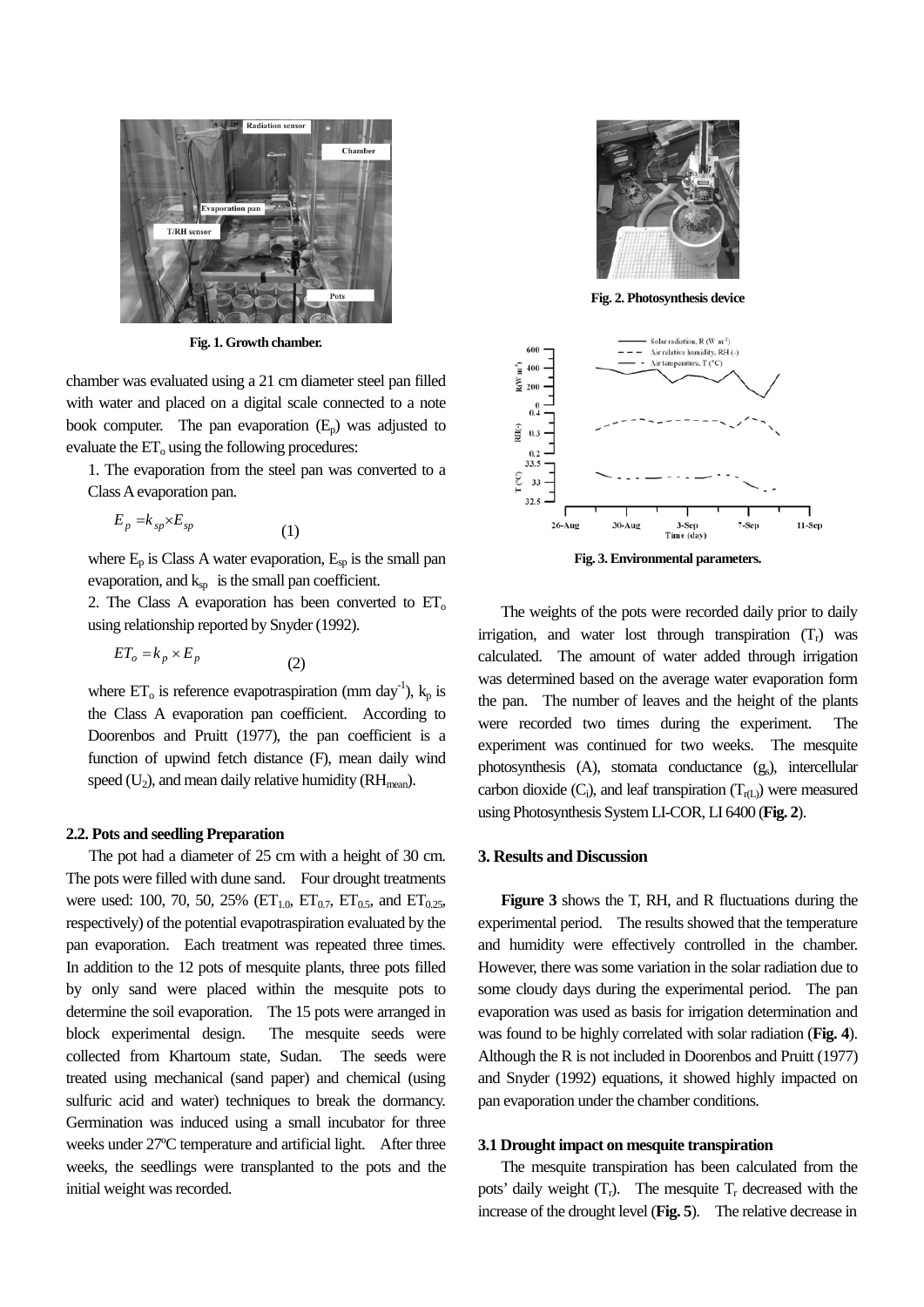

**Fig. 4. Relationship between pan evaporation and solar radiation.**





 There are two water uptake mechanisms that promote mesquite survival under drought conditions. The transpiration efficiency  $(T_E)$  was evaluated based on the transpiration calculated from the pots' weight and mesquite growth (**Fig. 7**). The plant growth was evaluated using the increase in leaf number ( $T_{E(LN)}$ ) and plant height ( $T_{E(Hi)}$ ).

The mesquite  $T<sub>E</sub>$  increased linearly until the drought level reached  $ET_{0.5}$  and then decreased in  $ET_{0.25}$  level. The increase in  $T<sub>E</sub>$  can be attributed to the decrease in the amount of water consumed by mesquite in drought level  $ET_{0.7}$  and  $ET_{0.5}$ while the plant was able to continue its physiological activities efficiently. This can also be confirmed by the  $T_E$  calculated based on the mesquite photosynthesis  $(T_{E(A)})$  under different drought conditions (**Fig. 7**). The decrease in  $T_E$  occurred in



**Fig. 8. Photosynthetic parameters**.

level  $ET_{0.25}$  can be attributed to leaf defoliation in this level, although the efficiency of photosynthesis still equalled the  $ET_{0.7}$  level (Fig. 7).

#### **3.2 Leaf level drought impact evaluation**

The leaf A,  $g_s$ ,  $C_i$ , and  $T_{r(L)}$  were evaluated under different drought levels (**Fig. 8**). The A,  $g_s$ ,  $C_i$ , and  $T_{r(L)}$  were similar at  $ET_{1.0}$ ,  $ET_{0.7}$ , and  $ET_{0.5}$ . On the other hand, the  $ET_{0.25}$  resulted in a marked decrease in A,  $g_s$ , and  $T_{r(L)}$  (**Fig. 8**).

The  $C_i$  decreased slighly under  $ET_{0.25}$ . The intrinsic water use efficiency (WUEi ) represents an indicator or a measurement for the photosynthetic water use efficiency (Letts *et al*., 2010). The mesquite showed high intrinsic water use efficiency under drought treatments compared to non-stressed plants(**Fig. 9**).

The mesquite also showed high  $WUE<sub>i</sub>$  in all treatments as compared to *Acacia* sp. (e.g. *Acacia senegal*) under different cropping systems (Mohamed, 2005). Based on this result, the WUE<sub>i</sub> of mesquite plant under drought conditions was higher than *Acacia sp*. under non-stressful conditions. The WUE<sub>i</sub> can be used as an index for evaluation and screening of the best species for degraded land rehabilitation (Raddad and Luukkanen, 2006). The trend for the WUE was, generally, increased efficiency with drought treatment, which is in